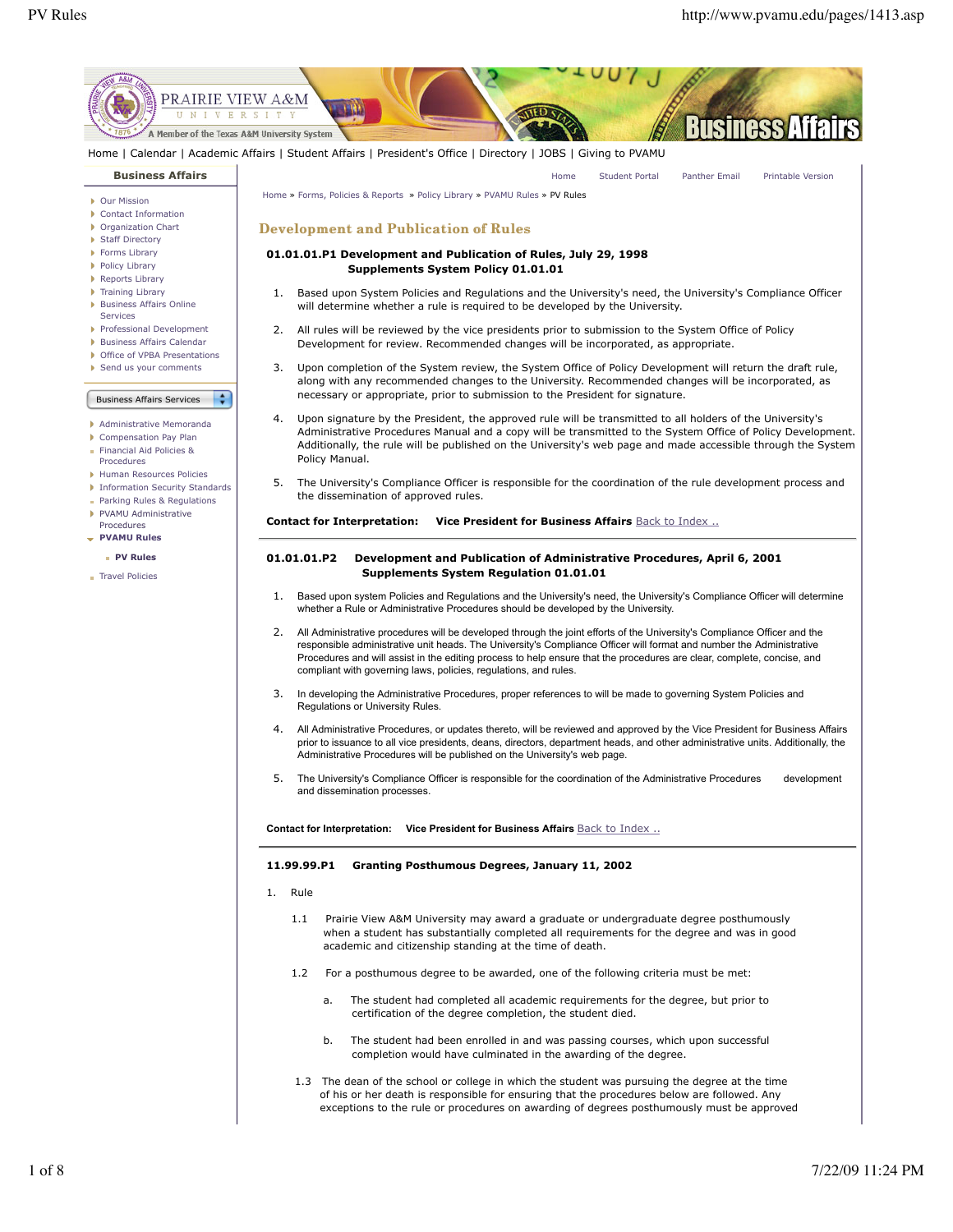by the President.

#### 2. Procedures

- 2.1 The division/department head of a student who is enrolled in courses which would fulfill degree requirements at the time of the student's death, should present the academic record and recommendation for awarding the degree to the dean. In the colleges or schools which do not have division or department heads, the dean will forward the recommendation and supporting documentation (academic audit and proof of the student's demise) directly to the Provost and Vice President for Academic Affairs.
- 2.2 The Provost and Vice President for Academic Affairs will transmit the file to the Registrar, Director of Financial Aid, and the University Discipline Officer and request their review and recommendations.
- 2.3 The Provost and Vice President for Academic Affairs will review the file, including all recommendations, and will make a recommendation to the President to either award or not award the posthumous degree.
- 2.4 The President will review the file, including all recommendations, and will make the decision to either award or not award. The decision will be communicated to the deceased student's dean and to the Registrar through the Provost and Vice President for Academic Affairs.
- 2.5 Customarily, degrees awarded posthumously will be noted on the commencement program and a member of the deceased student's family will be permitted to participate, upon approval, in the commencement program in which the deceased student would have been eligible to participate. Thirty days from the date of commencement, all degrees, including those awarded posthumously, may be obtained from the Office of the Registrar or may be mailed to the person legally authorized to manage the deceased student's affairs.

#### **CONTACT FOR INTERPRETATION: Provost and Vice President for Academic Affairs** Back ti Index ..

### **13.04.99.P1 Student Travel, December 7, 2001 Supplements System Policy 13.04**

1. Overview

 Prairie View A&M University is supportive of student activities both on and off campus, but also recognizes that the safety of its students is of utmost importance. The requirements outlined in this rule apply to student travel from campus to an activity or event that is organized and sponsored by the University and that is (a) funded by the University and undertaken using autos, vans, trucks and buses owned or leased by the University, or (b) required by a student organization registered at the University. Students traveling on behalf of the University must obtain prior approval through the appropriate office responsible for the trip.

**Travel Safety Guidelines** 

During travel situations specified above, students must abide by the following safety guidelines.

- a. In accordance with State law, drivers must use seat belts or other available safety restraints and require all passengers to do likewise.
- b. Drivers, occupants and their luggage should not exceed the official maximum capacity of the vehicle used.
- c. Drivers must be at least 18 years old, possess a valid driver's license that is appropriate for the classification of vehicle being driven, attend the required University travel safety training, and must not be a student. Drivers must meet any other safety requirements contained in University procedures.
- d. Operator fatigue should be considered when selecting drivers. On lengthy trips, alternate drivers should be used to avoid fatigue.
- **Procedures**

Written administrative procedures for student travel will be developed and implemented by the Office of Finance & Administration to provide additional details to the above requirements. These procedures will be published and made easily accessible to all students, faculty and staff.

# **CONTACT FOR INTERPRETATION: Vice President for Business Affairs** Back to Index ..

### **21.99.03.P1 Gifts, Grants, Loans, and Bequests, May 21, 1999 Supplements System Regulation 21.99.03**

1. Communicating with Donors

 A letter from the President acknowledging the gift, grant, loan or bequest received will be issued to all donors. The Office of Institutional Development is responsible for the preparation of these letters and for ensuring compliance with all applicable Internal Revenue Service Regulations.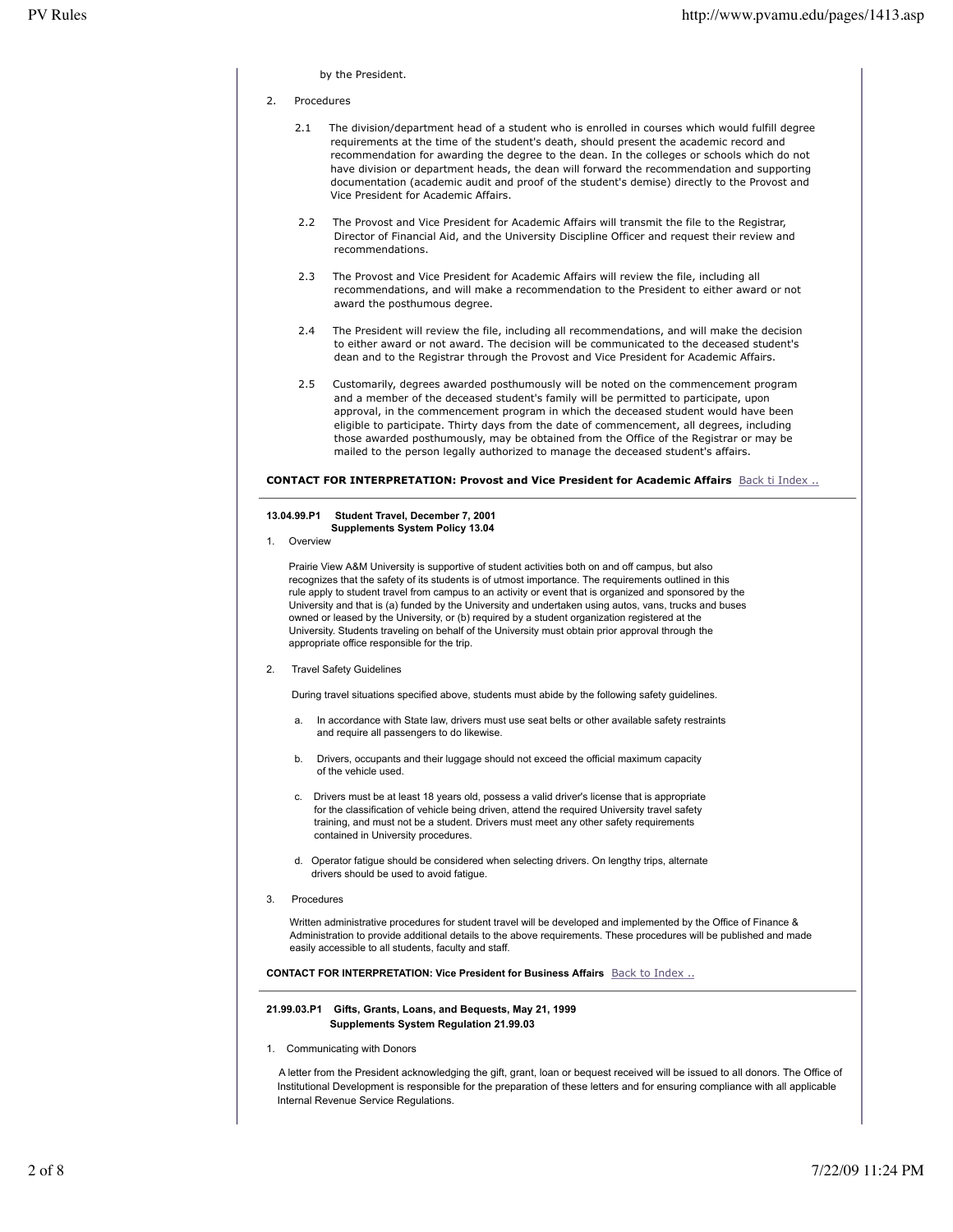- 2. Internal Reporting and Recordkeeping
	- 2.1 The Office of Institutional Development will maintain records of all gifts, grants, loans and bequests and will prepare all required gift reports and disclosure requirements, including the required reporting to the Board of Regents.
	- 2.2 The Fiscal Office will receipt and record all gifts, grants, loans and bequests in accordance with all relevant System policies and accounting standards.
- 3. Compliance with Federal and State Laws and System Policies

The Office of Institutional Development will be responsible for ensuring compliance with all Federal and State Laws and System Policies pertaining to gifts, grants, Loans and bequests.

Contact for Interpretation: Vice President for Research and Development

### **24.01.01.P1 Hazardous Communication Program, September 11, 2000 Supplements System Policy 24.01 and System Regulation 24.01.01**

1. General

The purpose of this rule is to ensure that the University develops and implements a Hazard Communication (HazCom) Program. The purpose of the HazCom Program shall be to help ensure the safety of employees and students who work with hazardous chemicals, to comply with the Texas Hazard Communication Act, and to comply with the Public Employers Community Right-to-Know Act.

2. Delegation of Responsibilities

Responsibilities relative to the University's HazCom Program are hereby delegated as follows:

2.1 Environmental Health and Safety Department

Primary responsibility for the development and maintenance of the University's HazCom Program is assigned to the University's Environmental Health and Safety Department. Specific responsibilities of this department shall include:

- a. administering the HazCom Program,
- b. monitoring for compliance, and
- c. serving as the University's liaison and providing reports to the Texas Department of Health, the local Emergency Planning Committee, and the local fire departments, as required.
- 2.2 Department Heads and Other Supervisory Personnel

University department heads and other supervisory personnel are generally responsible for implementing and ensuring compliance with the approved HazCom Program. Specific responsibilities shall include:

- a. monitoring for and ensuring compliance
- b. developing departmental-specific written procedures, as necessary, and
- c. designating a Department Hazard Communication Coordinator
- 2.3 Employees and Students

All employees and students are responsible for complying with all communicated HazCom Program and department-specific procedures.

3. Authoritative References

Authoritative references which govern the University's HazCom Program shall include the following:

- Occupational Health and Safety Act (OSHA), Hazardous Communications Standards Code of Federal Regulations (CFR) Title 29, Section 1910.1200
- b. Texas Hazard Communication Act (THCA) Texas Statutes, Title VI, Health, Food, Drugs, Alcohol and Hazardous Substances, Chapter
- c Texas Administrative Code (TAC) Title 25, Part 1, Texas Department of Health, Chapter 295, Subchapter A and H
- d. Texas Community Right-To-Know Act (TCRA) Texas Statutes, Title VI, Health, Food, Drugs, Alcohol and Hazardous Substances, Chapter 506, Public Employer Community Right-to-Know Act

**CONTACT FOR INTERPRETATION: Assistant Vice President for University Operations Back to Index ...** 

#### **24.01.04.P1 Environmental Health and Safety Program, September 11, 2000 Supplements System Policy 24.01 and System Regulation 24.01.04**

1. General

 The purpose of this rule is to ensure that the University develops and implements a comprehensive environmental health and safety program.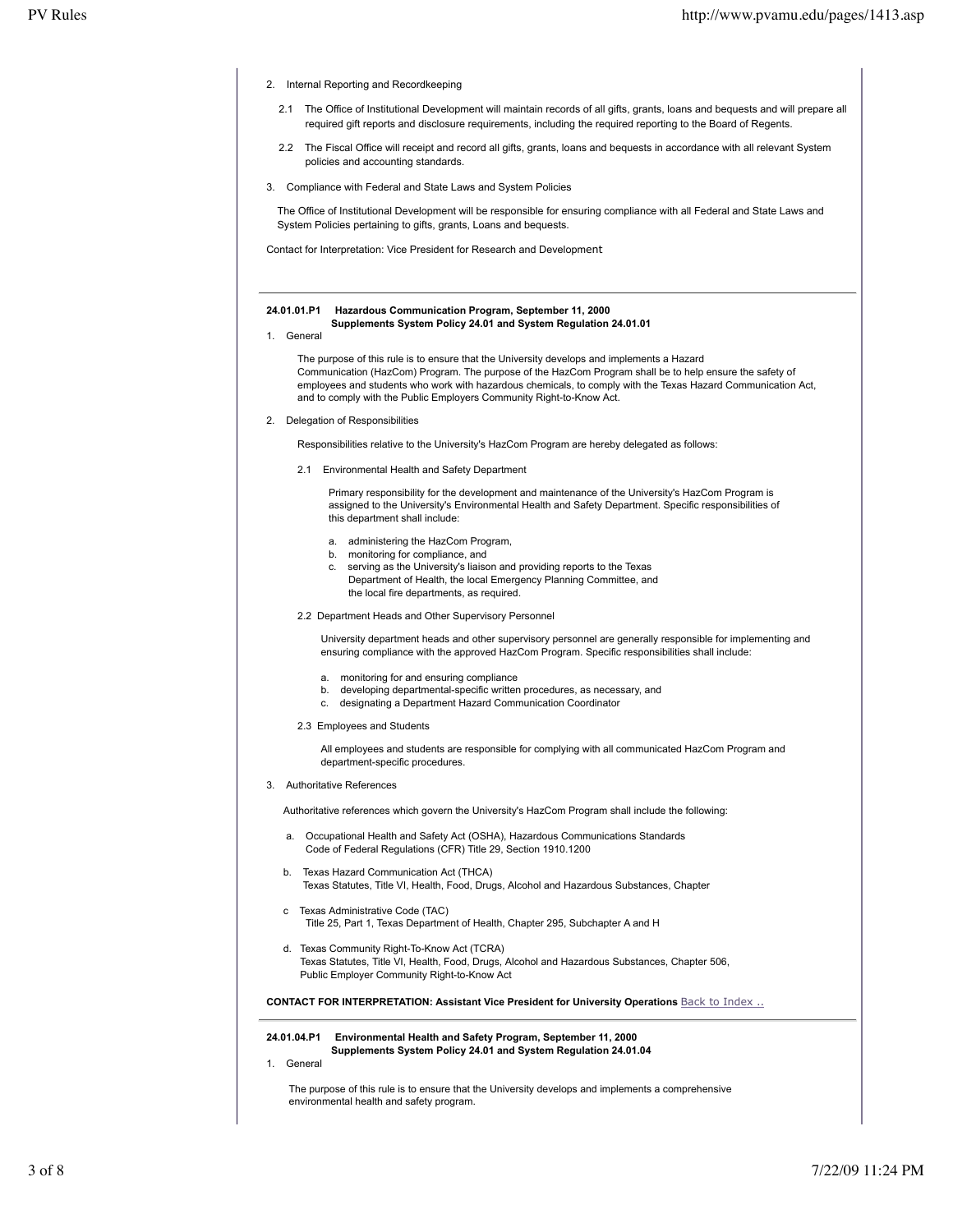2. Delegation of Responsibilities

 Responsibilities relative to the University's environmental health and safety program are hereby delegated as follows:

2.1 Environmental Health and Safety Department

 Primary responsibility for the development and maintenance of the University's health and safety program is assigned to the University's Environmental Health and Safety Department. Specific responsibilities of this department shall include:

- a. identifying potentially hazardous conditions,
- b. developing clear, written instructions and guidelines to foster safe work environments and maintain compliance with all applicable federal, state and system health and safety standards,
- c. monitoring for compliance,
- d. providing timely and effective training, and
- e. assisting and advising departments.
- 2.2 Safety Council

 The University's Safety Council shall be appointed by the President. This council shall be responsible for providing advice and guidance to the Environmental Health and Safety Department on safety matters.

2.3 Department Heads and Other Supervisory Personnel

 University department heads and other supervisory personnel are generally responsible for implementing and ensuring compliance with approved environmental health and safety standards, guidelines, regulations, procedures, etc. Specific responsibilities shall include:

- a. establishing and maintaining a culture of safety within their department or subunit thereof,
- b. responding to safety audits,
- c. monitoring for and ensuring compliance,
- d. identifying affected employees,
- e. providing training and information,
- 2.4 Employees, Students and Visitors

 All employees, students and visitors are responsible for complying with all communicated health and safety procedures.

**CONTACT FOR INTERPRETATION: Assistant Vice President for University Operations** Back to Index ..

# **25.07.01.P1 Contract Administration, July 29, 1998 Supplements System policy 25.07**

1. General

 This rule establishes the process for University personnel to approve, sign, and execute contracts committing Prairie View A&M University to the performance of any act.

- 1.1 Delegations of authority pursuant to these rules are valid only if submitted to the System in accordance with System Policy 25.07 or if expressly delegated in writing by the President or his designee.
- 1.2 Written contracts will be executed whenever Prairie View A&M University enters into a binding agreement with another party that involves any stated or implied consideration.
- 1.3 Contracts are construed to include, but not be limited, the following: affiliation agreements, affiliation service agreements, athletic agreements, consultant agreements, donor agreements, employment agreements, other instructional agreements, Federal and State grant program agreements, Federal and State regulatory agreements, intellectual property agreements, intra-system agreements, lease agreements, legal settlements, memoranda of agreement, professional services agreements, purchase agreements (including purchase orders), sales agreements, special event agreements, and interagency agreements.
- 1.4 With respect to research and sponsored project agreements, approval of and signature on a contract constitutes approval to establish an operating budget (not to exceed the consideration of the contract) without further approval.
- 1.5 The Office of Finance and Administration is responsible for creating and maintaining a well-defined administrative control environment that assures management exercises its fiduciary responsibilities when executing contracts on behalf of Prairie View A&M University . The Assistant Vice President for Fiscal and Administrative Services will serve as the University Contracts Officer.
- 2. Contracts Requiring Board of Regents Approval
	- 2.1 Contracts requiring Board of Regents approval shall be forwarded through the University Contracts Officer, who will be responsible for preparing the agenda item and assembling the appropriate supporting documentation. All agenda items are submitted to the Chancellors Office through the President's Office.
	- 2.2 Contracts will be signed by the Chancellor and/or President, as specified in the approved Board Minute Order.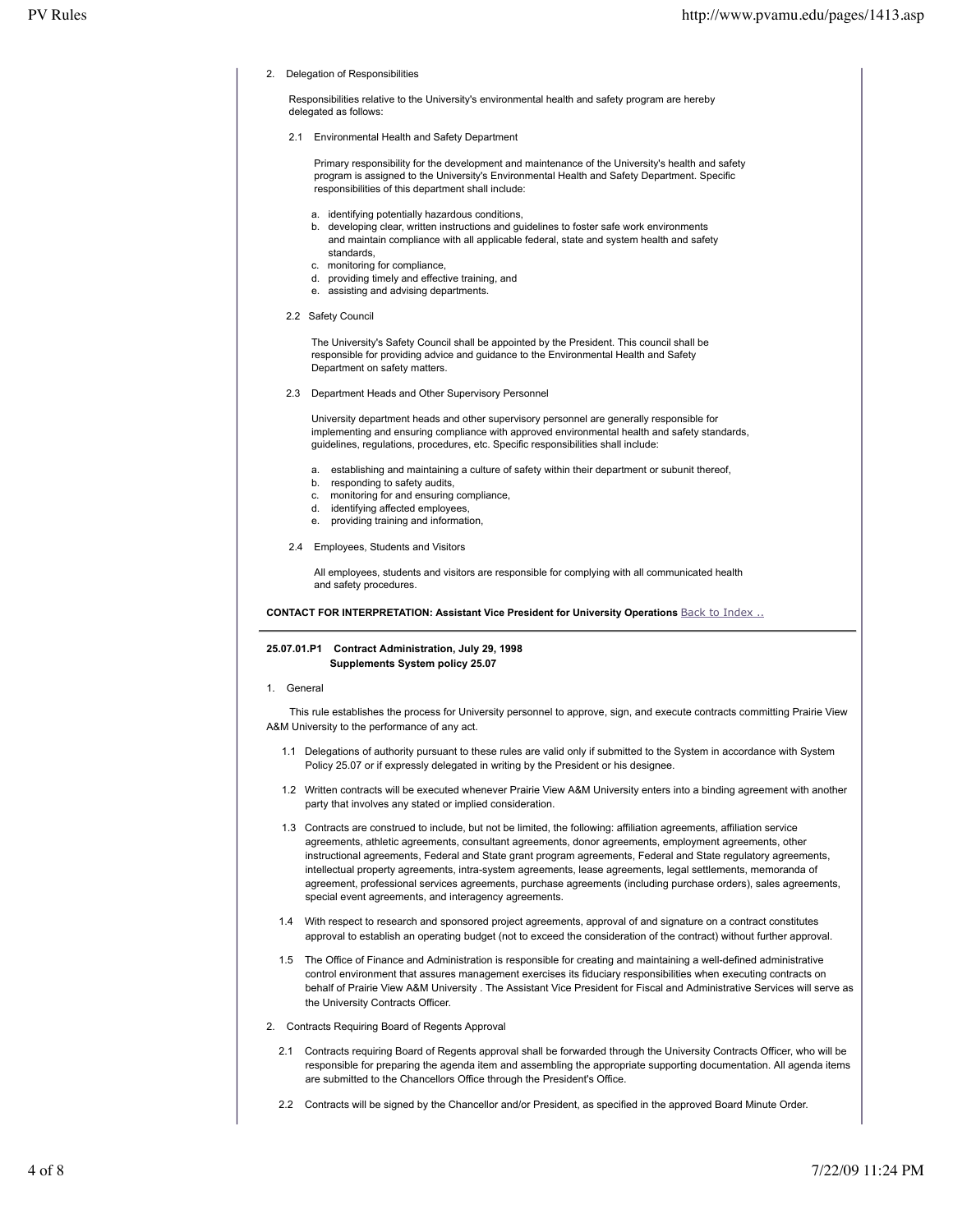3. Contracts Requiring Chancellor Approval

 Contracts that require the Chancellor's approval will be forwarded through the President's Office by University Contracts Officer to the System for execution.

- 4. President's Delegation of Authority
	- 4.1 In accordance with System Policy, the President may delegate authority to approved and sign specific contracts, but retains overall responsibility for them.
	- 4.2 The President of Prairie View A&M University has delegated authority to approve and sign certain contracts. A listing of these delegations is provided in section 2.02 of the University's Administrative Procedures Manual.
- 5. Reviews by General Counsel

 All contracts, except for those exempted in System Policy 25.07, must be reviewed by the Office of General Counsel and the University Contracts Officer will be responsible for requesting this review.

**Contact for Interpretation: Vice President for Finance Back to Index ..** 

### **27.04.01.P1 President's Delegation of Authority Related to Budget and Fiscal Changes, May 12, 1999 Supplements System Regulation 27.04.01**

- 1. This rule establishes the delegations of authority related to budget and fiscal changes by the President of Prairie View A&M University.
- 2. Delegations

| Action                                                                                                                                           | Limits                                                                  | <b>Approving Authority</b>                           |
|--------------------------------------------------------------------------------------------------------------------------------------------------|-------------------------------------------------------------------------|------------------------------------------------------|
| Establish or Increase<br><b>Budget</b>                                                                                                           | Grant or contract awards<br>for research or other<br>sponsored projects | Controller                                           |
|                                                                                                                                                  | All other funds except AUF,<br>PUF and RFS                              | Vice President for<br>Finance and<br>Administration  |
| <b>Transfer Budgets Between</b><br>Accounts<br><b>Transfers Budgets Within</b><br>Accounts (i.e. between<br>budget pools or support<br>accounts) | All funds except AUF, PUF<br>and RFS<br>All                             | Vice President for Business<br>Affairs<br>Controller |
| <b>Budget Decreases on</b><br><b>Grant or Contract Accounts</b><br>All Other Budget<br>Decreases                                                 | All<br>All                                                              | Controller<br>Vice President for Business<br>Affairs |

**Contact for Interpretation: Vice President for Business Affairs** Back to Index ..

**31.01.08.P1 Merit Salary Increases, October 26, 2001 Supplements System Regulation 31.01.01 and 31.01.08**

1. Governing Regulations

 Prairie View A&M University will adhere to all requirements contained within System Regulation 31.01.01 - Salary and Wage Administration and System Regulation 31.01.08 - Merit Salary Increases.

2. Types of Merit Salary Increases

The University is authorized to award two types of merit salary increases:

- a. Merit Raise a merit salary increases that is added to an employee's salary base. b. Merit Payment - a one-time, lump sum, merit salary increase that is not added to an employee's base salary.
- 3. Criteria

To be eligible for a merit salary increase, an employee must meet the following criteria: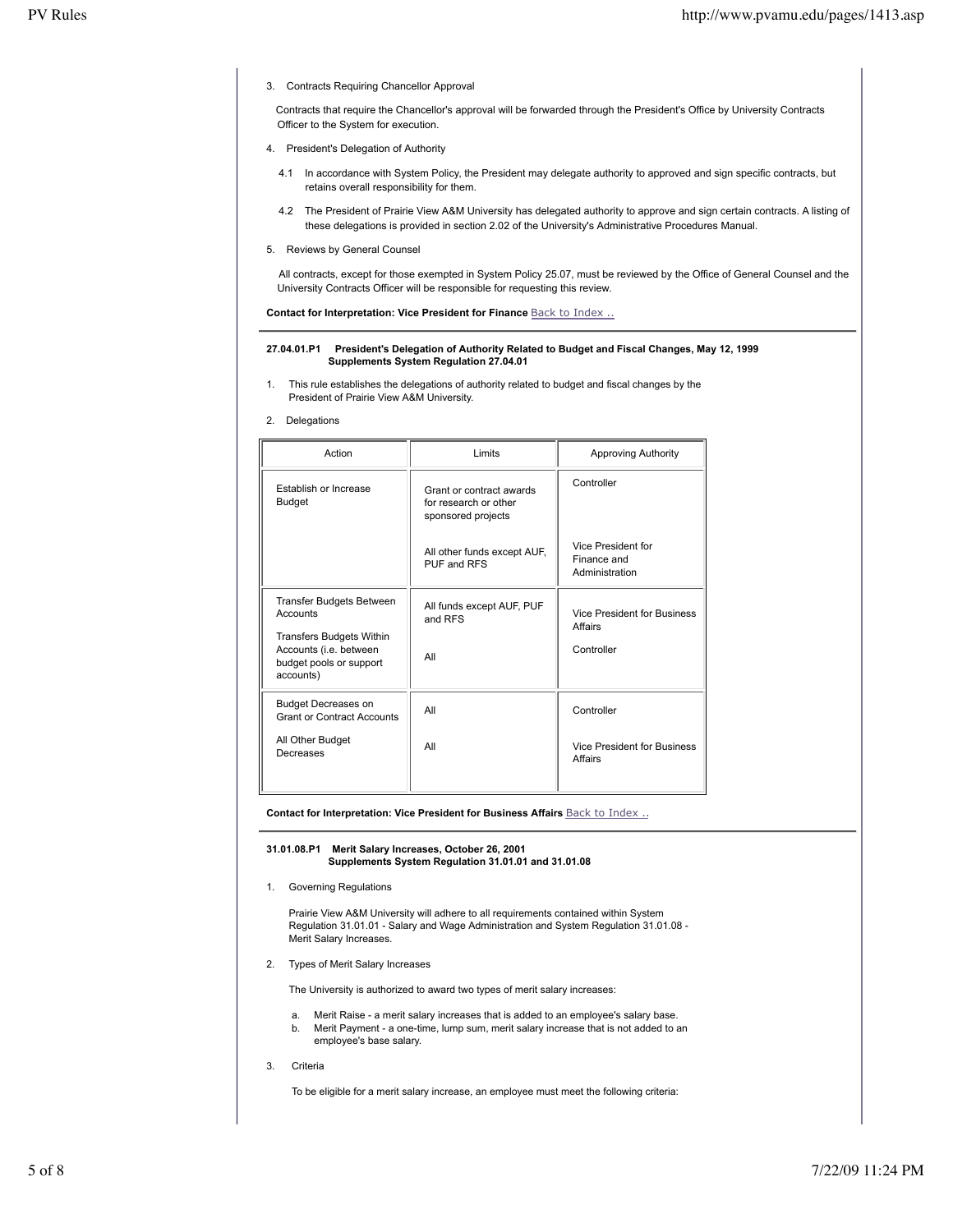a. Have exemplary performance, as evidenced by an above average or excellent overall rating on current performance evaluation;

- b. Have not received a merit salary increase within the past six months;
- c. Have been employed for a minimum of the previous six continuous months; and
- d. Be recommended for a merit salary increase by immediate supervisor, department head, dean (if applicable), and vice president.
- 4. Amount of Merit Salary Increases

 The amount of each merit salary increase will be determined based upon considerations such as, availability of funding and other raises awarded. Merit Payments are limited to \$1,000.

5. Documentation Requirements

The following documentation will be required for all merit salary increases:

a. Merit Raise

 Recommendations for Merit Raises must be processed on a Request for Form 500 and must be accompanied by a current performance evaluation.

b. Merit Payment

Recommendation for Merit Payments must be processed on a Payroll Adjustment Form and must be accompanied by a current performance evaluation.

6. Approvals

All merit salary increases will be approved in accordance with University Rule 31.99.99.P1 - President's Delegation of Authority Related to Human Resource Administration.

**Contact for Interpretation: Vice President for Business Affairs Back to Index ..** 

# **31.99.99.P1 President's Delegation of Authority Related to Human Resources Administration, May 12, 1999**

1. General

This rule establishes the delegations of authority related to human resource administration by the President of Prairie View A&M University.

2. Delegations

| Action                                                                                 | Limits                                                                                                           | <b>Approving Authority</b>                          |
|----------------------------------------------------------------------------------------|------------------------------------------------------------------------------------------------------------------|-----------------------------------------------------|
| <b>New Hires</b>                                                                       | Vice Presidents*, Deans*,<br>Directors, Department<br>Heads                                                      | President                                           |
|                                                                                        | All faculty                                                                                                      | President<br>Respective Vice President              |
| Promotions                                                                             | All other staff<br>Vice Presidents*, Deans*,<br>Directors, Department<br>Heads<br>All faculty<br>All other staff | President<br>President<br>Respective Vice President |
| Pay Raises                                                                             | Greater than \$300 per<br>month or 5% of Annual<br>Salary<br>All Other Raises                                    | President<br><b>Respective Vice President</b>       |
|                                                                                        |                                                                                                                  |                                                     |
| <b>Terminations</b>                                                                    | All                                                                                                              | Respective Vice President                           |
| Other (Transfers, funding<br>source change, Adloc<br>change, title code<br>correction) | All                                                                                                              | Respective Vice President                           |
| <b>Establish New Position</b>                                                          | All                                                                                                              | Vice President for Business<br>Affairs              |

*\*Subject to Confirmation by Board of Regents*

3. Certification of Availability of Funding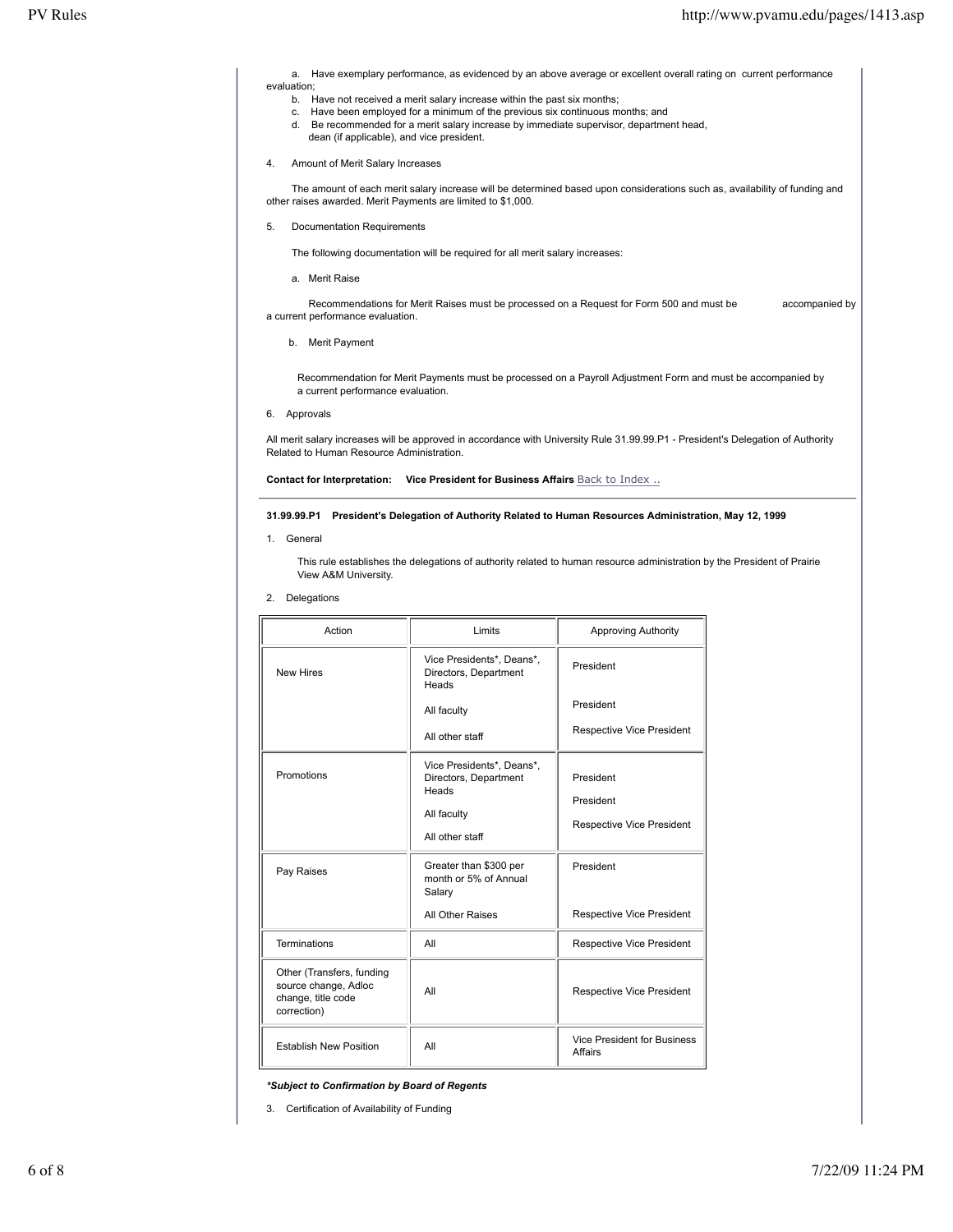In approving any action requiring additional funding, the approving authority certifies that they have the necessary funding within the accounts under their control.

**Contact for Interpretation: Vice President for Business Affairs** Back to Index ..

# **33.01.01.P1 Political Campaign Events on Prairie View A&M University Property, Issued: April 6, 2001**

# **Updated: February 25, 2002**

- 1. Supplements System Policy 33.01 and System Regulation 33.01.01 Prairie View A&M University will adhere to all requirements contained within System Regulation 33.01.01 - Political Campaign Events on Property Under the Control of The Texas A&M University System.
- 2. Student or a University-recognized organization (including departments, colleges, and divisions) may sponsor speakers or programs related to political events on campus. Organizations desiring to sponsor such an event must complete a Special Events Occupancy Request form and obtain prior approval from the Director of Student Activities, Vice President for Student Affairs, and Vice President for Business Affairs.
- 3. All University-recognized organization (including student organizations) holding approved political events on campus must clearly publish the name of the sponsoring organization.
- 4. Campaign advertising on campus for political candidates is limited to the posting of campaign bill on University bills on University bulletin boards. These posting must be approved through the University's Office of Student Activities.
- 5. The University prohibits the use of its name, symbols, insignias, or other identifying marks in any political endorsements, campaigns, elections.
- 6. All political events held on campus are subject to the university's procedures governing Freedom of Expression and Use of Buildings, which will be published in the University's Administrative Procedures Manual

**Contact for Interpretation: Vice President for Business Affairs** Back to Index ..

# **33.99.15 P1 Reduction In Force For Employees Other Than Faculty, Issued: July 18, 2003 Supplements System Regulation 33.99.15**

1. Governing Regulations

Prairie View A&M University will adhere to all requirements contained within System Regulation 33.99.15–Reduction In Force For Employees Other Than Faculty.

2. General

The President will determine when a formal Reduction In Force (RIF) is needed; however, circumstances may provide the necessity for a Vice President to recommend a RIF to the President through Administrative channels. Procedures for conducting the RIF are contained in System Regulation 33.99.15.

- 3. Appeal
	- 3.1 Appeals to RIF decisions will be submitted through the Office of Human Resources to the President. The President will appoint one or more Vice Presidents (as needed to review the appeal). The Vice President to review the written appeal will not be responsible for the department and/or office in which the RIF occurred and must not have participated in the RIF process.
	- 3.2 An employee will have five days to initiate an appeal after receiving written notice of dismissal, reduction in salary, or reduction in percent effort.
- 4. Human Resources Assistance

Certain services will be available upon request to employees affected by a RIF . These services include, referral to vacant positions, retirement counseling, and insurance benefit counseling.

**Contact for Interpretation: Director of Human Resources** Back to Index ..

#### **34.05.99.P1 Smoking and Use of Tobacco Products, December 10, 1997 Supplements System Policy 34.05**

- 1. All buildings, entrances to buildings, and vehicles owned or leased under the administrative purview of the President of Prairie View A&M University will be entirely smoke free and tobacco free. This rule will apply to all vehicles and to all indoor air space including foyers,entryways, elevators, hallways, restrooms, conference and meeting rooms, and individual offices.
- 2. The senior administrator in each building occupied by PVAMU employees will designate a smoking area outside that building. Smoking breaks during working hours should be limited time and duration and may be granted only if they do not impede the operation of the department.
- 3. Department heads will ensure that this rule is communicated to everyone who occupies space in the facilities and uses vehicles owned or leased by PVAMU.
- 4. This rule relies on the thoughtfulness, consideration and cooperation of smokers and nonsmokers for its success. It is the